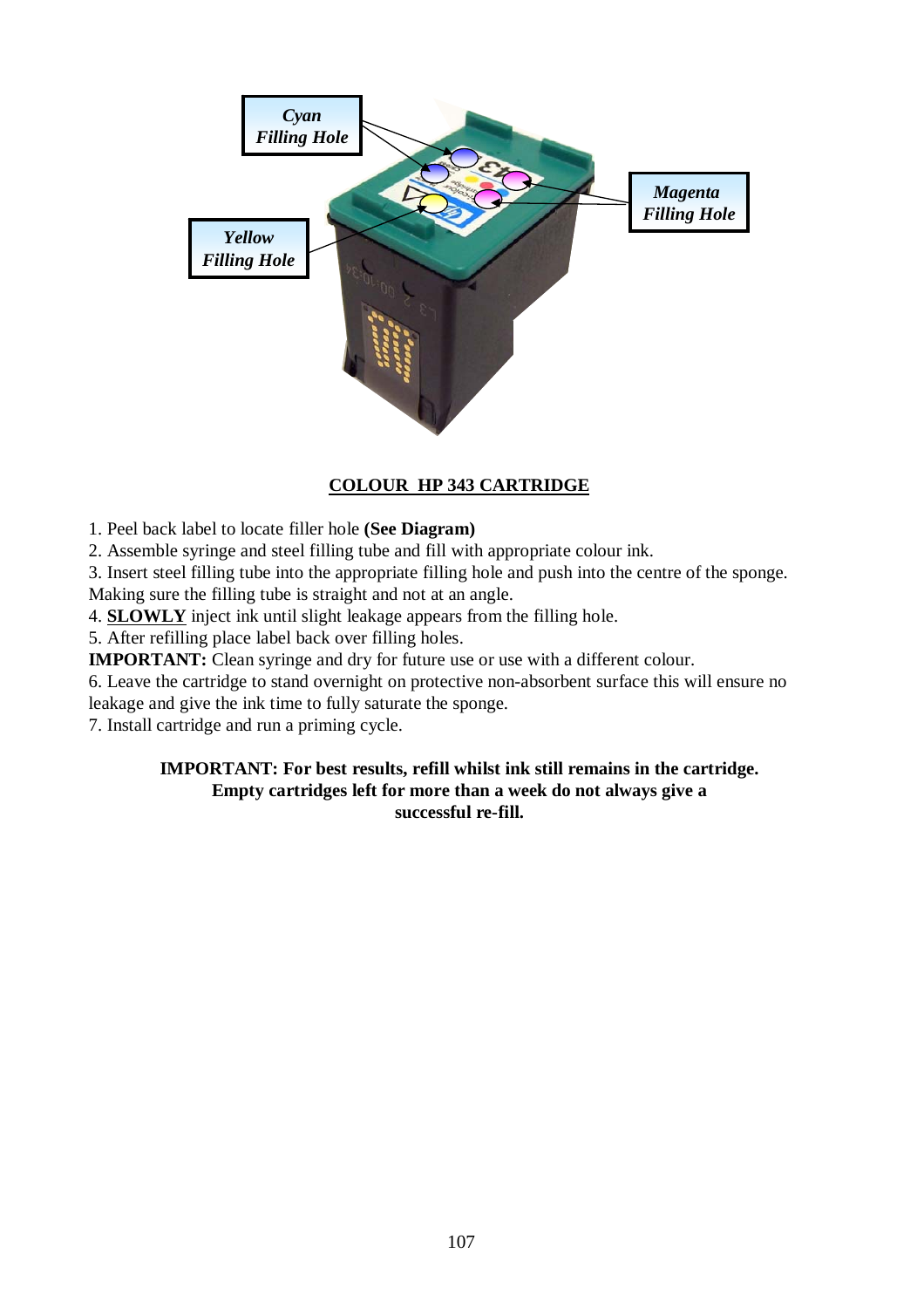

# **COLOUR HP 344 CARTRIDGE**

- 1. The filler holes are located under the coloured top of the cartridge
- 2. Peel label back on top of cartridge.
- 3. Assemble syringe and steel filling tube and fill with appropriate colour ink.

4. Insert the steel filling tube into the appropriate filling holes. **(See diagram above).** Push down into centre of the sponge.

# **IMPORTANT: Cartridge contains a sponge and a slight resistant may be felt.**

5. **SLOWLY** Inject ink. When ink overflows from filling hole or starts to leak from print heads cartridge is full. Stop injecting immediately. Blot printer heads with tissue before continuing to fill next colour.

# **IMPORTANT: Clean syringe with water and dry before refilling next colour.**

6. After refilling replace label back over hole and seal with adhesive tape.

7. Leave the cartridge to stand overnight on **non-absorbent** surface this will ensure no leakage and give the ink time to fully saturate the sponge.

#### **IMPORTANT: DO NOT LEAVE ON TISSUE.**

8. Install cartridge and run a priming cycle.

# **PLEASE NOTE: The ink indicator level may need to be turned off. Check your HP instructions manual for details.**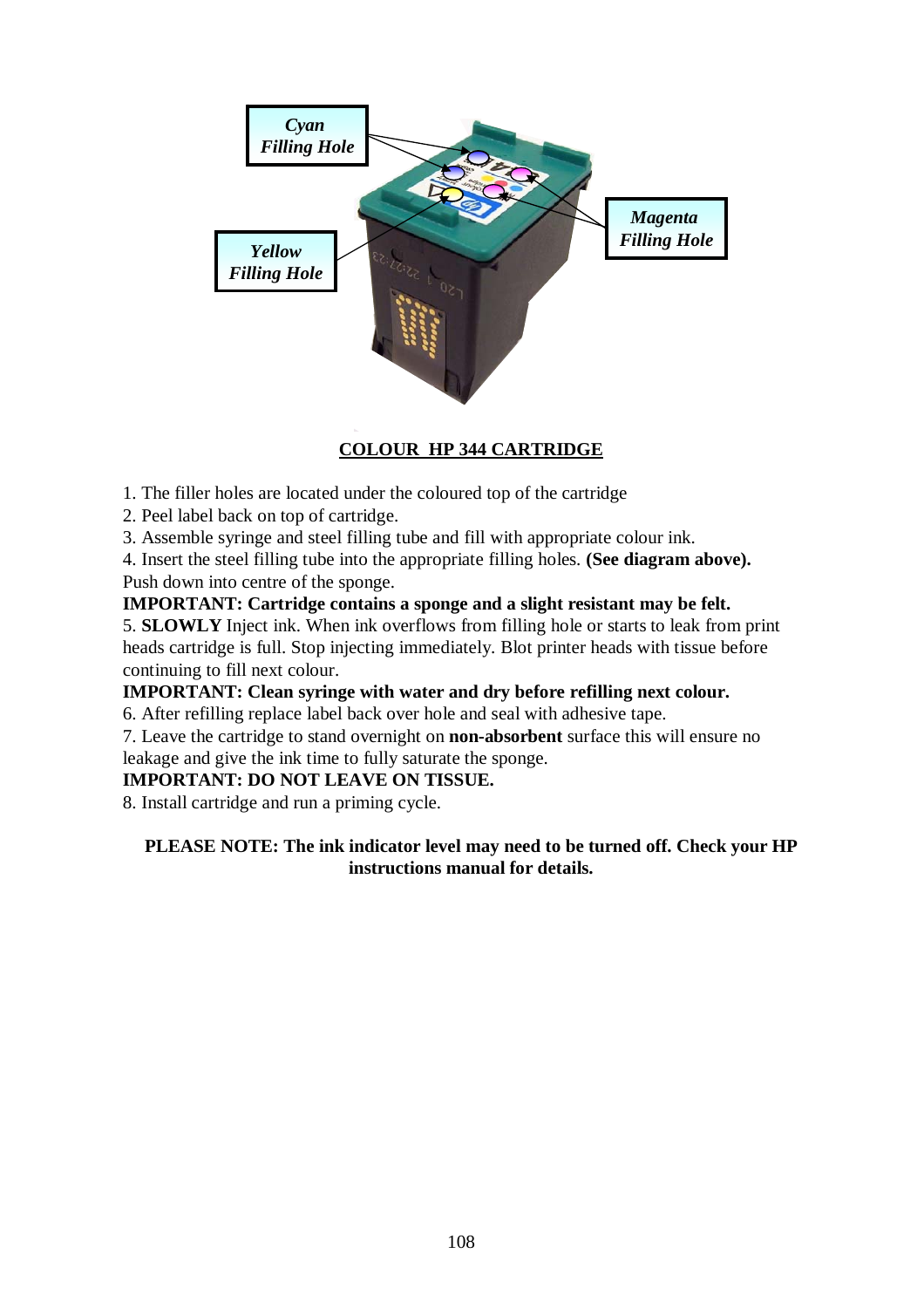

**PHOTO HP 348 CARTRIDGE**

1. Peel back label to locate filler hole **(See Diagram)**

2. Assemble syringe and steel filling tube and fill with appropriate colour ink.

3. Insert steel filling tube into the appropriate filling hole and push into the centre of the sponge.

Making sure the filling tube is straight and not at an angle.

4. **SLOWLY** inject ink until slight leakage appears from the filling hole.

5. After refilling place label back over filling holes.

**IMPORTANT:** Clean syringe and dry for future use or use with a different colour.

6. Leave the cartridge to stand overnight on protective non-absorbent surface this will ensure no leakage and give the ink time to fully saturate the sponge.

7. Install cartridge and run a priming cycle.

### **IMPORTANT: For best results, refill whilst ink still remains in the cartridge. Empty cartridges left for more than a week do not always give a successful re-fill.**